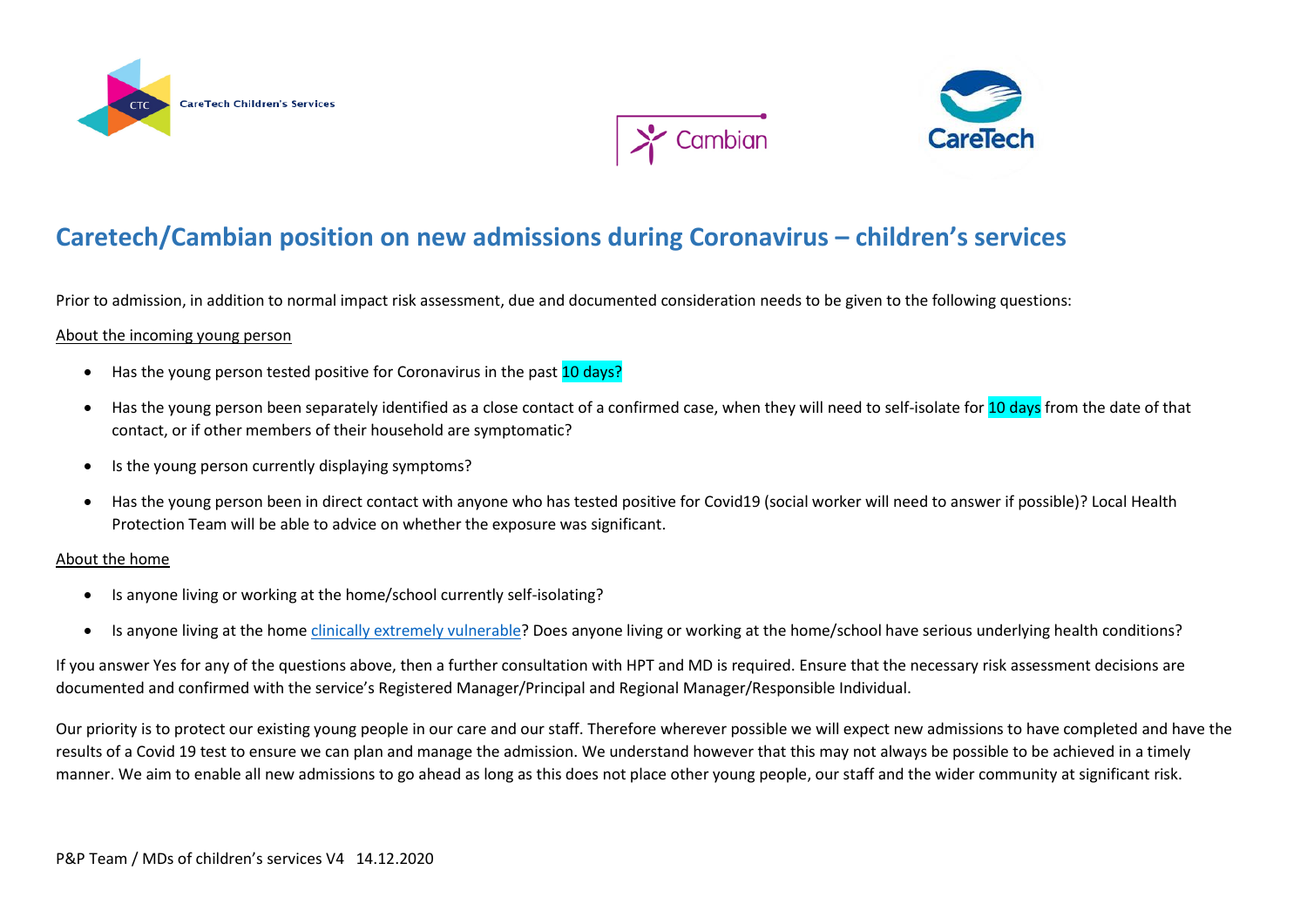

 $\sum$  Cambian



The NHS now has responsibility for testing patients being discharged from hospital to a care home facility, in advance of a timely discharge. The Hospital Discharge Service and staff will clarify the outcome of Coronavirus testing and whether any COVID-19 symptoms are apparent, during the process of transfer from a hospital to the care home. The Hospital Discharge Service should also confirm whether the child/young person must self-isolate for any period longer than 10 days and where this is the case – state reason why.

If a young person has no COVID-19 symptoms or has tested positive for COVID-19 but is no longer showing symptoms and has completed their isolation period in a hospital or another setting, then care should be provided as normal and the young person can be admitted.

These are examples of the potential case scenarios that services may experience during new admissions:

| Test completed - negative result                                                           | •Young Person is admitted                                                                                                                                                                                |
|--------------------------------------------------------------------------------------------|----------------------------------------------------------------------------------------------------------------------------------------------------------------------------------------------------------|
| Test completed - positive result                                                           | • If the risk can be managed, then Young Person is admitted and agreed to self isolate for 10 days. If risk cannot be managed, self<br>isolate elsewhere for 10 days and then retest prior to admission. |
| <b>Test completed - pending result</b>                                                     | •Admission delayed (if feasable) until results are back. If delay is not possible - self isolate until the test result is back. Then follow<br>guidance for conclusive test result.                      |
| Test completed- inconclusive result                                                        | •Young Person is admitted, agreed to complete self-isolation for 7 days or requested test to be repeated and self isolate until result<br>is back                                                        |
| <b>Test declined by the Young Person</b>                                                   | • Young Person is admitted, agreed to self-isolate for 10 days                                                                                                                                           |
| Insufficient time to be tested (emergency admission)                                       | •Young Person is admitted, agreed to be tested, agreed to self isolate for 10 days until the result is back                                                                                              |
| <b>Test and self isolation declined</b><br>Other situations not described in this guidance | • Advice sought from the local HPT, consultation with MD required followed by the risk assessment                                                                                                        |